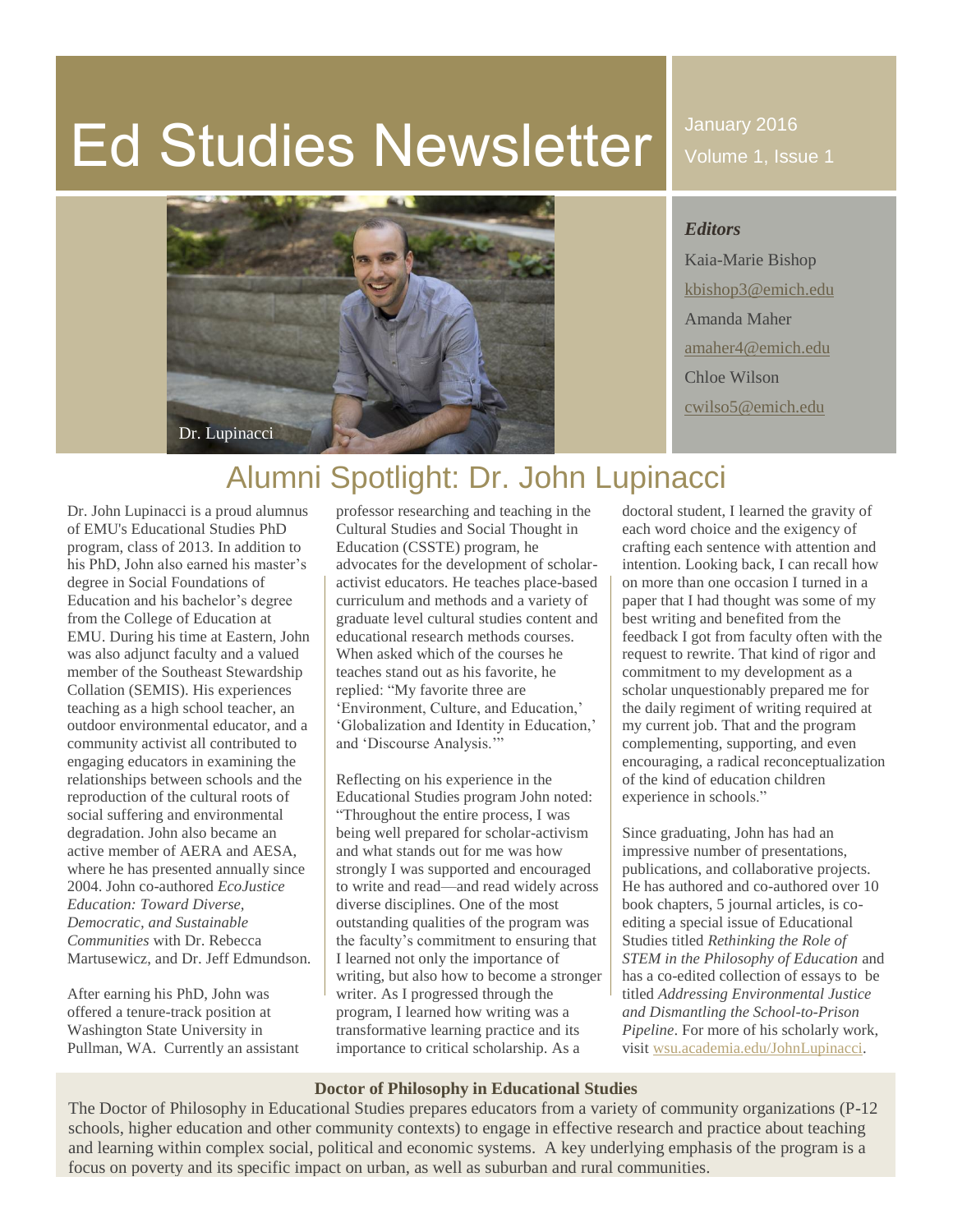#### **Ed Studies Newsletter**

#### **Mark Your Calendars**

**2/9:** Community of Scholars "Youth and Voice Leadership" 5-6 pm Porter 301BC

**2/22-2/28:** Winter Break

**3/8:** Presidential Primary Election

**3/17-3/19:** EcoJustice and Activism **Conference** 

**3/22:** Community of Scholars "Academic Activism" 5-6 pm Porter 219

**4/7:** Community of Scholars "Reflections on Finland" 5-6 pm Porter 301BC

**4/24:** Commencement

#### **Conference Corner**

EcoJustice and Activism Conference [CFP](http://ecojusticeconference.weebly.com/call-for-proposals.html) January 30, 2016 deadline

### [Crip Futurities: The Then and There](https://networks.h-net.org/node/GROUP_NID/discussions/83982/cfp-crip-futurities)  [of Disability Studies](https://networks.h-net.org/node/GROUP_NID/discussions/83982/cfp-crip-futurities) Conference

February 11-12, 2016, U of M

National Women's Studies Association

[CFP](http://www.nwsa.org/Files/2016/2016.NWSA.CFP.pdf) February 22, 2016 deadline

Literacy Research Association [CFP](http://www.literacyresearchassociation.org/pdf/2016CallFinal.pdf) March 1, 2016 deadline

American Educational Studies Association [CFP](http://www.educationalstudies.org/conference.html) April 1, 2016 deadline

American Educational Research Association [CFP](http://www.aera.net/EventsMeetings/AnnualMeeting/2016AnnualMeetingCallforPaperandSessionSubmissions/tabid/15964/Default.aspx) July TBD deadline



From left to right: Audrey, Monica, Nigora (holding baby Gabby), and Heather

### Comps Have You Worried? Cohort Members Offer Advice

Community of Scholars meetings bring together the members from the Educational Studies program from across the cohorts so students can engage in scholarly discussion in preparation for becoming future participants of a larger professional community. Faculty, students, and speakers from academia outside the department or EMU are invited to share research, explore relevant topics, and initiate collaboration. Meetings are held once a month, and in January, Audrey Bernard (Cohort 4), Nigora Erkaeva (Cohort 4), Monica Shields-Grimason (Cohort 3), Heather Nicholson (Cohort 4), and Katja Robinson (Cohort 4) presented their experiences of the comprehensive exam process and provided a list of helpful strategies and suggestions for those cohort members that are preparing for the next stage of the program. Here is

a consolidated list of useful tips:

- Take ownership of the process and make it work for you
- Put together a committee of members with experiences and expertise that can support your area of research
- Take time to prepare your prospectus as a foundation for your exams and dissertation
- Start preparing now by summarizing course readings
- Create a system of organization for your reading materials
- Construct a bibliography of relevant readings with committee members
- Form a support network with other cohort members
- Be mindful of self-care: exercise, mediation, baths, walking, gardening, and yoga
- Create a workspace that works for you
- Organize childcare before starting exams
- Communicate with family about your workspace and needs during your exam period
- Set a timeline for writing and stick to it
- Before beginning exams, be sure you are ready